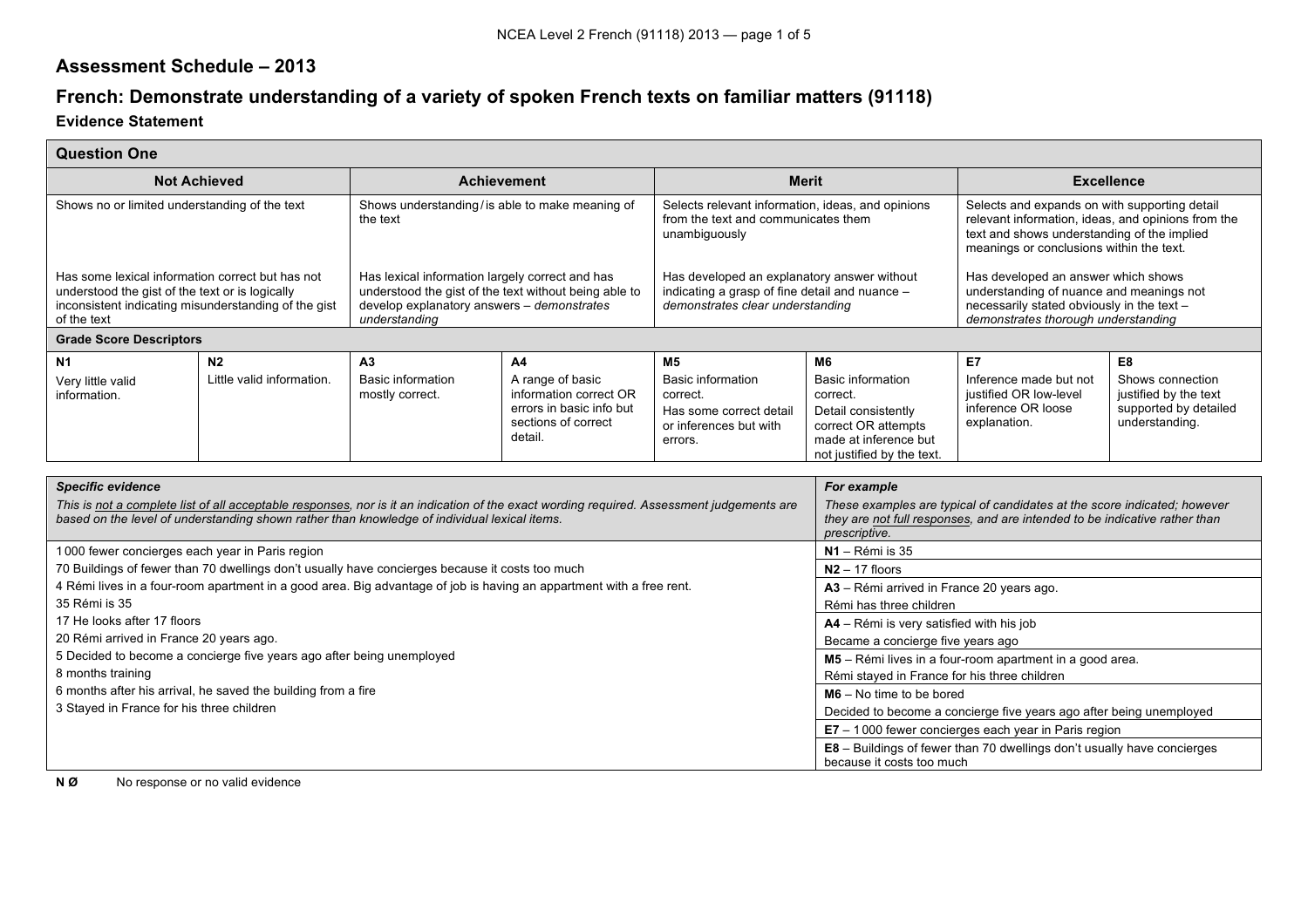| <b>Question Two</b>                                                                                                                                                                                                                                                   |                                                                                                                                                   |                                                                                                                                                                         |                                                                                                                   |                                                                                                                                   |                                                                                                                                                                                         |                                                                                                                                                                                                |                                                                                      |  |
|-----------------------------------------------------------------------------------------------------------------------------------------------------------------------------------------------------------------------------------------------------------------------|---------------------------------------------------------------------------------------------------------------------------------------------------|-------------------------------------------------------------------------------------------------------------------------------------------------------------------------|-------------------------------------------------------------------------------------------------------------------|-----------------------------------------------------------------------------------------------------------------------------------|-----------------------------------------------------------------------------------------------------------------------------------------------------------------------------------------|------------------------------------------------------------------------------------------------------------------------------------------------------------------------------------------------|--------------------------------------------------------------------------------------|--|
| <b>Not Achieved</b>                                                                                                                                                                                                                                                   |                                                                                                                                                   | <b>Achievement</b>                                                                                                                                                      |                                                                                                                   | <b>Merit</b>                                                                                                                      |                                                                                                                                                                                         | <b>Excellence</b>                                                                                                                                                                              |                                                                                      |  |
| Shows no or limited understanding of the text                                                                                                                                                                                                                         |                                                                                                                                                   | Shows understanding/is able to make meaning of<br>the text                                                                                                              |                                                                                                                   | Selects relevant information, ideas, and opinions<br>from the text and communicates them<br>unambiguously                         |                                                                                                                                                                                         | Selects and expands on with supporting detail<br>relevant information, ideas, and opinions from the<br>text and shows understanding of the implied<br>meanings or conclusions within the text. |                                                                                      |  |
| Has some lexical information correct but has not<br>understood the gist of the text or is logically<br>inconsistent indicating misunderstanding of the gist<br>of the text                                                                                            |                                                                                                                                                   | Has lexical information largely correct and has<br>understood the gist of the text without being able to<br>develop explanatory answers - demonstrates<br>understanding |                                                                                                                   | Has developed an explanatory answer without<br>indicating a grasp of fine detail and nuance -<br>demonstrates clear understanding |                                                                                                                                                                                         | Has developed an answer which shows<br>understanding of nuance and meanings not<br>necessarily stated obviously in the text -<br>demonstrates thorough understanding                           |                                                                                      |  |
| <b>Grade Score Descriptors</b>                                                                                                                                                                                                                                        |                                                                                                                                                   |                                                                                                                                                                         |                                                                                                                   |                                                                                                                                   |                                                                                                                                                                                         |                                                                                                                                                                                                |                                                                                      |  |
| <b>N1</b>                                                                                                                                                                                                                                                             | N <sub>2</sub>                                                                                                                                    | A <sub>3</sub>                                                                                                                                                          | A <sub>4</sub>                                                                                                    | M <sub>5</sub>                                                                                                                    | <b>M6</b>                                                                                                                                                                               | E7                                                                                                                                                                                             | E8                                                                                   |  |
| Very little valid<br>information.                                                                                                                                                                                                                                     | Little valid information.                                                                                                                         | Basic information<br>mostly correct.                                                                                                                                    | A range of basic<br>information correct OR<br>errors in basic info but<br>sections of correct<br>detail.          | Basic information<br>correct.<br>Has some correct detail<br>or inferences but with<br>errors.                                     | Basic information<br>correct.<br>Detail consistently<br>correct OR attempts<br>made at inference but<br>not justified by the text.                                                      | Inference made but not<br>justified OR low-level<br>inference OR loose<br>explanation.                                                                                                         | Shows connection<br>justified by the text<br>supported by detailed<br>understanding. |  |
|                                                                                                                                                                                                                                                                       |                                                                                                                                                   |                                                                                                                                                                         |                                                                                                                   |                                                                                                                                   |                                                                                                                                                                                         |                                                                                                                                                                                                |                                                                                      |  |
| <b>Specific evidence</b><br>This is not a complete list of all acceptable responses, nor is it an indication of the exact wording required. Assessment judgements are<br>based on the level of understanding shown rather than knowledge of individual lexical items. |                                                                                                                                                   |                                                                                                                                                                         |                                                                                                                   |                                                                                                                                   | For example<br>These examples are typical of candidates at the score indicated; however,<br>they are not full responses, and are intended to be indicative rather than<br>prescriptive. |                                                                                                                                                                                                |                                                                                      |  |
|                                                                                                                                                                                                                                                                       | I would love to be a teacher on Pitcairn Island for the following 3 reasons:                                                                      |                                                                                                                                                                         |                                                                                                                   |                                                                                                                                   | $N1 - 10$ pupils                                                                                                                                                                        |                                                                                                                                                                                                |                                                                                      |  |
|                                                                                                                                                                                                                                                                       |                                                                                                                                                   |                                                                                                                                                                         | Salary of \$80000. (No taxes). Only 10 pupils. Would receive a lot more money while teaching twice as few pupils. |                                                                                                                                   | $N2$ – more money                                                                                                                                                                       |                                                                                                                                                                                                |                                                                                      |  |
|                                                                                                                                                                                                                                                                       | First inhabitants who arrived in 1790 included eight Englishman, four Tahitian men and 12 Tahitian women.                                         |                                                                                                                                                                         | $A3 - $80000$ salary                                                                                              |                                                                                                                                   |                                                                                                                                                                                         |                                                                                                                                                                                                |                                                                                      |  |
|                                                                                                                                                                                                                                                                       |                                                                                                                                                   |                                                                                                                                                                         | Language of inhabitants is a mix of Tahitian and English and is taught with English in only school on the island. |                                                                                                                                   | No airport                                                                                                                                                                              |                                                                                                                                                                                                |                                                                                      |  |
|                                                                                                                                                                                                                                                                       | Boats with provisions come only every three months.<br>According to broadcast, would suit someone not afraid to be cut off from the outside world |                                                                                                                                                                         |                                                                                                                   |                                                                                                                                   | A4 - Six days' travel from Auckland<br>One school on the island                                                                                                                         |                                                                                                                                                                                                |                                                                                      |  |
|                                                                                                                                                                                                                                                                       | It is six days' travel from Auckland, plane Auckland-Tahiti, another flight, 36 hours by boat, another little boat                                |                                                                                                                                                                         | M5 - Plane Auckland-Tahiti then another flight,                                                                   |                                                                                                                                   |                                                                                                                                                                                         |                                                                                                                                                                                                |                                                                                      |  |
|                                                                                                                                                                                                                                                                       |                                                                                                                                                   |                                                                                                                                                                         | 36 hours by boat, then another little boat                                                                        |                                                                                                                                   |                                                                                                                                                                                         |                                                                                                                                                                                                |                                                                                      |  |
|                                                                                                                                                                                                                                                                       |                                                                                                                                                   |                                                                                                                                                                         |                                                                                                                   |                                                                                                                                   | M6 - According to broadcast, would suit someone not afraid to be cut off from<br>the outside world                                                                                      |                                                                                                                                                                                                |                                                                                      |  |
|                                                                                                                                                                                                                                                                       |                                                                                                                                                   |                                                                                                                                                                         | Few tourists ready to make the 6 day trip                                                                         |                                                                                                                                   |                                                                                                                                                                                         |                                                                                                                                                                                                |                                                                                      |  |
|                                                                                                                                                                                                                                                                       |                                                                                                                                                   |                                                                                                                                                                         |                                                                                                                   |                                                                                                                                   | E7 - First inhabitants who arrived in 1790 included eight English(men), four<br>Tahitian men and 12 Tahitian women.                                                                     |                                                                                                                                                                                                |                                                                                      |  |
|                                                                                                                                                                                                                                                                       |                                                                                                                                                   |                                                                                                                                                                         |                                                                                                                   |                                                                                                                                   |                                                                                                                                                                                         | E8 - Language of inhabitants is a mix of Tahitian and English and is taught<br>with English in only school on the island.                                                                      |                                                                                      |  |
|                                                                                                                                                                                                                                                                       |                                                                                                                                                   |                                                                                                                                                                         |                                                                                                                   |                                                                                                                                   | Would receive a lot more money while teaching twice as few pupils.                                                                                                                      |                                                                                                                                                                                                |                                                                                      |  |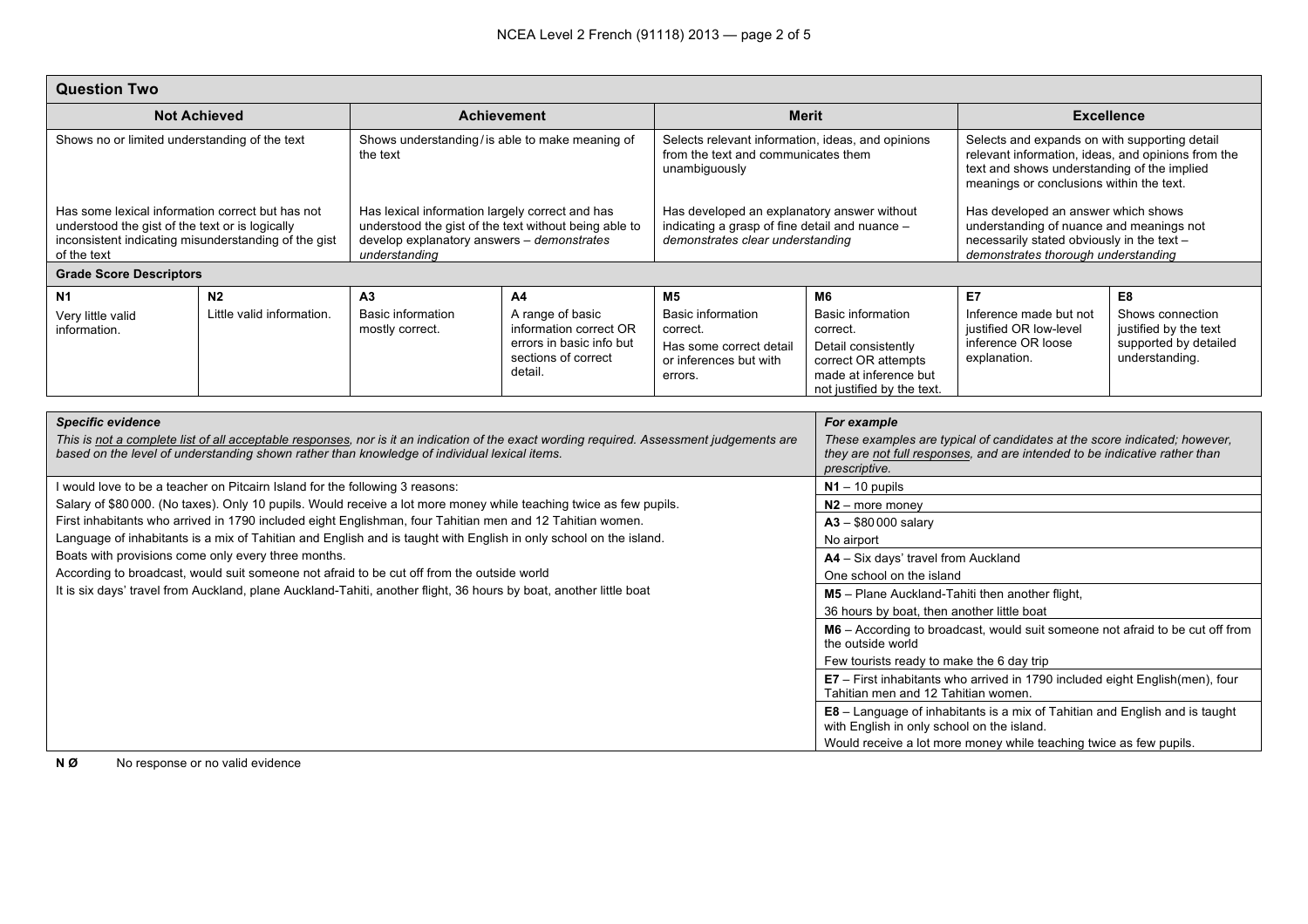| <b>Question Three</b>                                                                                                                                                                                                                                                 |                                                                                                                                                                                     |                                                                                                                                                                         |                                                                                                                  |                                                                                                                                   |                                                                                                                                                                                         |                                                                                                                                                                                                |                                                                                      |
|-----------------------------------------------------------------------------------------------------------------------------------------------------------------------------------------------------------------------------------------------------------------------|-------------------------------------------------------------------------------------------------------------------------------------------------------------------------------------|-------------------------------------------------------------------------------------------------------------------------------------------------------------------------|------------------------------------------------------------------------------------------------------------------|-----------------------------------------------------------------------------------------------------------------------------------|-----------------------------------------------------------------------------------------------------------------------------------------------------------------------------------------|------------------------------------------------------------------------------------------------------------------------------------------------------------------------------------------------|--------------------------------------------------------------------------------------|
| <b>Not Achieved</b>                                                                                                                                                                                                                                                   |                                                                                                                                                                                     | <b>Achievement</b>                                                                                                                                                      |                                                                                                                  | <b>Merit</b>                                                                                                                      |                                                                                                                                                                                         | <b>Excellence</b>                                                                                                                                                                              |                                                                                      |
| Shows no or limited understanding of the text                                                                                                                                                                                                                         |                                                                                                                                                                                     | Shows understanding/is able to make meaning of<br>the text                                                                                                              |                                                                                                                  | Selects relevant information, ideas, and opinions<br>from the text and communicates them<br>unambiguously                         |                                                                                                                                                                                         | Selects and expands on with supporting detail<br>relevant information, ideas, and opinions from the<br>text and shows understanding of the implied<br>meanings or conclusions within the text. |                                                                                      |
| Has some lexical information correct but has not<br>understood the gist of the text or is logically<br>inconsistent indicating misunderstanding of the gist<br>of the text                                                                                            |                                                                                                                                                                                     | Has lexical information largely correct and has<br>understood the gist of the text without being able to<br>develop explanatory answers - demonstrates<br>understanding |                                                                                                                  | Has developed an explanatory answer without<br>indicating a grasp of fine detail and nuance -<br>demonstrates clear understanding |                                                                                                                                                                                         | Has developed an answer which shows<br>understanding of nuance and meanings not<br>necessarily stated obviously in the text -<br>demonstrates thorough understanding                           |                                                                                      |
| <b>Grade Score Descriptors</b>                                                                                                                                                                                                                                        |                                                                                                                                                                                     |                                                                                                                                                                         |                                                                                                                  |                                                                                                                                   |                                                                                                                                                                                         |                                                                                                                                                                                                |                                                                                      |
| N <sub>1</sub>                                                                                                                                                                                                                                                        | N <sub>2</sub>                                                                                                                                                                      | A <sub>3</sub>                                                                                                                                                          | A4                                                                                                               | <b>M5</b>                                                                                                                         | M <sub>6</sub>                                                                                                                                                                          | E7                                                                                                                                                                                             | E8                                                                                   |
| Very little valid<br>information.                                                                                                                                                                                                                                     | Little valid information.                                                                                                                                                           | <b>Basic information</b><br>mostly correct.                                                                                                                             | A range of basic<br>information correct OR<br>errors in basic info but<br>sections of correct<br>detail.         | <b>Basic information</b><br>correct.<br>Has some correct detail<br>or inferences but with<br>errors.                              | <b>Basic information</b><br>correct.<br>Detail consistently<br>correct OR attempts<br>made at inference but<br>not justified by the text.                                               | Inference made but not<br>justified OR low-level<br>inference OR loose<br>explanation.                                                                                                         | Shows connection<br>justified by the text<br>supported by detailed<br>understanding. |
|                                                                                                                                                                                                                                                                       |                                                                                                                                                                                     |                                                                                                                                                                         |                                                                                                                  |                                                                                                                                   |                                                                                                                                                                                         |                                                                                                                                                                                                |                                                                                      |
| <b>Specific evidence</b><br>This is not a complete list of all acceptable responses, nor is it an indication of the exact wording required. Assessment judgements are<br>based on the level of understanding shown rather than knowledge of individual lexical items. |                                                                                                                                                                                     |                                                                                                                                                                         |                                                                                                                  |                                                                                                                                   | For example<br>These examples are typical of candidates at the score indicated; however,<br>they are not full responses, and are intended to be indicative rather than<br>prescriptive. |                                                                                                                                                                                                |                                                                                      |
| One of the oldest universities in the world, dating from 1160.                                                                                                                                                                                                        |                                                                                                                                                                                     |                                                                                                                                                                         |                                                                                                                  |                                                                                                                                   | $N1 - Old$ university                                                                                                                                                                   |                                                                                                                                                                                                |                                                                                      |
|                                                                                                                                                                                                                                                                       | Everything is done for students who represent a $6th$ of the population of the town.                                                                                                |                                                                                                                                                                         | N <sub>2</sub> – Felt alone                                                                                      |                                                                                                                                   |                                                                                                                                                                                         |                                                                                                                                                                                                |                                                                                      |
|                                                                                                                                                                                                                                                                       | Thinks that university towns hide marvels to discover, friends to get to know, unforgettable moments.                                                                               |                                                                                                                                                                         | $A3$ – Everything is done for students                                                                           |                                                                                                                                   |                                                                                                                                                                                         |                                                                                                                                                                                                |                                                                                      |
|                                                                                                                                                                                                                                                                       |                                                                                                                                                                                     |                                                                                                                                                                         | $AA$ – Students represent a $6th$ of the population of the town                                                  |                                                                                                                                   |                                                                                                                                                                                         |                                                                                                                                                                                                |                                                                                      |
|                                                                                                                                                                                                                                                                       | Trouble with the language/Couldn't understand accent of a particular teacher.<br>Learn a bit more each day/Teacher couldn't understand because of accent becomes favourite teacher. |                                                                                                                                                                         | M5 - Couldn't understand accent of a particular teacher                                                          |                                                                                                                                   |                                                                                                                                                                                         |                                                                                                                                                                                                |                                                                                      |
|                                                                                                                                                                                                                                                                       | By attending all one's classes and listening well, start to understand teachers as if they are speaking in English.                                                                 |                                                                                                                                                                         | M6 - Learn a bit more each day                                                                                   |                                                                                                                                   |                                                                                                                                                                                         |                                                                                                                                                                                                |                                                                                      |
|                                                                                                                                                                                                                                                                       |                                                                                                                                                                                     |                                                                                                                                                                         | Made an effort to go towards / meet others<br>E7 - One of the oldest universities in the world, dating from 1160 |                                                                                                                                   |                                                                                                                                                                                         |                                                                                                                                                                                                |                                                                                      |
| Knew nobody, felt alone, made an effort to go towards others, made friends quickly.<br>Easy to meet other foreigners, friends from whole world, parties she will remember her whole life.                                                                             |                                                                                                                                                                                     |                                                                                                                                                                         |                                                                                                                  |                                                                                                                                   | E8 - By attending all one's classes, start to understand teachers as if they<br>are speaking in English.                                                                                |                                                                                                                                                                                                |                                                                                      |
|                                                                                                                                                                                                                                                                       |                                                                                                                                                                                     |                                                                                                                                                                         |                                                                                                                  |                                                                                                                                   | Easy to meet other foreigners, friends from whole world, parties she will<br>remember all her life.                                                                                     |                                                                                                                                                                                                |                                                                                      |

**N Ø** No response or no valid evidence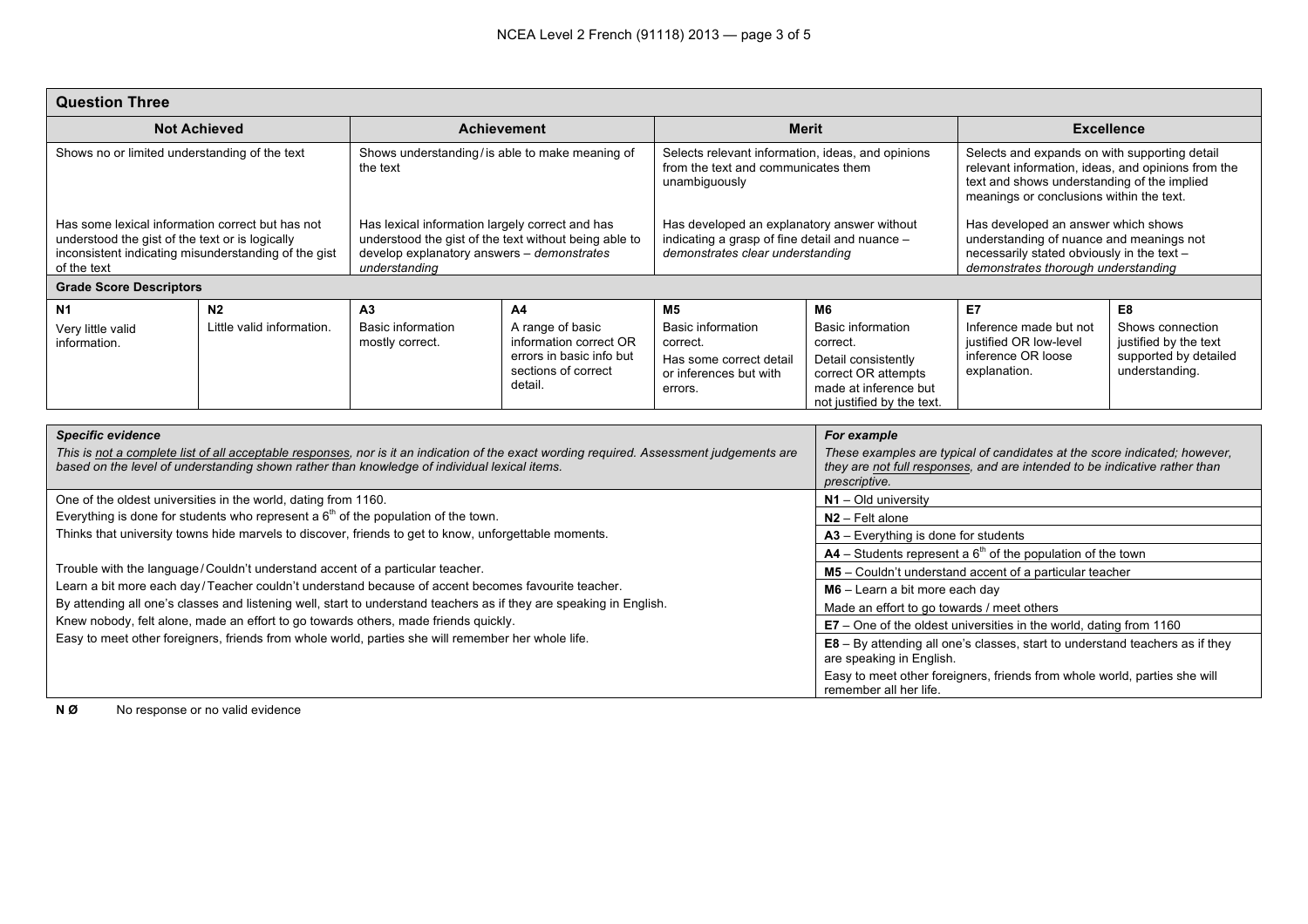| <b>Question Four</b>                                                                                                                                                                                                                                                  |                                                               |                                                                                                                                                                         |                                                                                                          |                                                                                                                                   |                                                                                                                                                                                         |                                                                                                                                                                                                |                                                                                      |  |
|-----------------------------------------------------------------------------------------------------------------------------------------------------------------------------------------------------------------------------------------------------------------------|---------------------------------------------------------------|-------------------------------------------------------------------------------------------------------------------------------------------------------------------------|----------------------------------------------------------------------------------------------------------|-----------------------------------------------------------------------------------------------------------------------------------|-----------------------------------------------------------------------------------------------------------------------------------------------------------------------------------------|------------------------------------------------------------------------------------------------------------------------------------------------------------------------------------------------|--------------------------------------------------------------------------------------|--|
| <b>Not Achieved</b>                                                                                                                                                                                                                                                   |                                                               | <b>Achievement</b>                                                                                                                                                      |                                                                                                          | <b>Merit</b>                                                                                                                      |                                                                                                                                                                                         | <b>Excellence</b>                                                                                                                                                                              |                                                                                      |  |
| Shows no or limited understanding of the text                                                                                                                                                                                                                         |                                                               | Shows understanding/is able to make meaning of<br>the text                                                                                                              |                                                                                                          | Selects relevant information, ideas, and opinions<br>from the text and communicates them<br>unambiguously                         |                                                                                                                                                                                         | Selects and expands on with supporting detail<br>relevant information, ideas, and opinions from the<br>text and shows understanding of the implied<br>meanings or conclusions within the text. |                                                                                      |  |
| Has some lexical information correct but has not<br>understood the gist of the text or is logically<br>inconsistent indicating misunderstanding of the gist<br>of the text                                                                                            |                                                               | Has lexical information largely correct and has<br>understood the gist of the text without being able to<br>develop explanatory answers - demonstrates<br>understanding |                                                                                                          | Has developed an explanatory answer without<br>indicating a grasp of fine detail and nuance -<br>demonstrates clear understanding |                                                                                                                                                                                         | Has developed an answer which shows<br>understanding of nuance and meanings not<br>necessarily stated obviously in the text -<br>demonstrates thorough understanding                           |                                                                                      |  |
| <b>Grade Score Descriptors</b>                                                                                                                                                                                                                                        |                                                               |                                                                                                                                                                         |                                                                                                          |                                                                                                                                   |                                                                                                                                                                                         |                                                                                                                                                                                                |                                                                                      |  |
| <b>N1</b>                                                                                                                                                                                                                                                             | N <sub>2</sub>                                                | A3                                                                                                                                                                      | A4                                                                                                       | M <sub>5</sub>                                                                                                                    | M <sub>6</sub>                                                                                                                                                                          | E7                                                                                                                                                                                             | E8                                                                                   |  |
| Very little valid<br>information.                                                                                                                                                                                                                                     | Little valid information.                                     | <b>Basic information</b><br>mostly correct.                                                                                                                             | A range of basic<br>information correct OR<br>errors in basic info but<br>sections of correct<br>detail. | <b>Basic information</b><br>correct.<br>Has some correct detail<br>or inferences but with<br>errors.                              | <b>Basic information</b><br>correct.<br>Detail consistently<br>correct OR attempts<br>made at inference but<br>not justified by the text.                                               | Inference made but not<br>justified OR low-level<br>inference OR loose<br>explanation.                                                                                                         | Shows connection<br>justified by the text<br>supported by detailed<br>understanding. |  |
|                                                                                                                                                                                                                                                                       |                                                               |                                                                                                                                                                         |                                                                                                          |                                                                                                                                   |                                                                                                                                                                                         |                                                                                                                                                                                                |                                                                                      |  |
| <b>Specific evidence</b><br>This is not a complete list of all acceptable responses, nor is it an indication of the exact wording required. Assessment judgements are<br>based on the level of understanding shown rather than knowledge of individual lexical items. |                                                               |                                                                                                                                                                         |                                                                                                          |                                                                                                                                   | For example<br>These examples are typical of candidates at the score indicated; however,<br>they are not full responses, and are intended to be indicative rather than<br>prescriptive. |                                                                                                                                                                                                |                                                                                      |  |
| Worked like she never worked                                                                                                                                                                                                                                          |                                                               |                                                                                                                                                                         |                                                                                                          |                                                                                                                                   | $N1 -$ worked hard                                                                                                                                                                      |                                                                                                                                                                                                |                                                                                      |  |
| Best results she has ever had                                                                                                                                                                                                                                         |                                                               |                                                                                                                                                                         |                                                                                                          |                                                                                                                                   | $N2 - good results$                                                                                                                                                                     |                                                                                                                                                                                                |                                                                                      |  |
| Life overseas seems to her like a game                                                                                                                                                                                                                                |                                                               |                                                                                                                                                                         |                                                                                                          |                                                                                                                                   | A3 - French language                                                                                                                                                                    |                                                                                                                                                                                                |                                                                                      |  |
|                                                                                                                                                                                                                                                                       | If you are not afraid of the results, it is easier to succeed |                                                                                                                                                                         | Friendships                                                                                              |                                                                                                                                   |                                                                                                                                                                                         |                                                                                                                                                                                                |                                                                                      |  |
| Everything pleases her, even exams                                                                                                                                                                                                                                    |                                                               |                                                                                                                                                                         | A4 - enjoys life overseas                                                                                |                                                                                                                                   |                                                                                                                                                                                         |                                                                                                                                                                                                |                                                                                      |  |
| Friendships                                                                                                                                                                                                                                                           |                                                               |                                                                                                                                                                         |                                                                                                          |                                                                                                                                   | trips to other towns in France                                                                                                                                                          |                                                                                                                                                                                                |                                                                                      |  |
| Language - speaks fluently                                                                                                                                                                                                                                            |                                                               |                                                                                                                                                                         | M5 - Worked like she never worked                                                                        |                                                                                                                                   |                                                                                                                                                                                         |                                                                                                                                                                                                |                                                                                      |  |
| Will remember trips to other towns in France and other neighbouring countries<br>Marvels she has discovered                                                                                                                                                           |                                                               |                                                                                                                                                                         |                                                                                                          |                                                                                                                                   | Language - speaks fluently                                                                                                                                                              |                                                                                                                                                                                                |                                                                                      |  |
| Unforgettable moments                                                                                                                                                                                                                                                 |                                                               |                                                                                                                                                                         |                                                                                                          |                                                                                                                                   | $MG - Best$ grades of her life<br>Trips to neighbouring countries                                                                                                                       |                                                                                                                                                                                                |                                                                                      |  |
|                                                                                                                                                                                                                                                                       |                                                               |                                                                                                                                                                         |                                                                                                          | $E7 -$ If you are not afraid of the results, it is easier to succeed                                                              |                                                                                                                                                                                         |                                                                                                                                                                                                |                                                                                      |  |
|                                                                                                                                                                                                                                                                       |                                                               |                                                                                                                                                                         |                                                                                                          |                                                                                                                                   | <b>E8</b> – Best results of her life because life overseas seems to her like a game                                                                                                     |                                                                                                                                                                                                |                                                                                      |  |
|                                                                                                                                                                                                                                                                       |                                                               |                                                                                                                                                                         |                                                                                                          | Everything pleases her, even exams                                                                                                |                                                                                                                                                                                         |                                                                                                                                                                                                |                                                                                      |  |

**N Ø** No response or no valid evidence